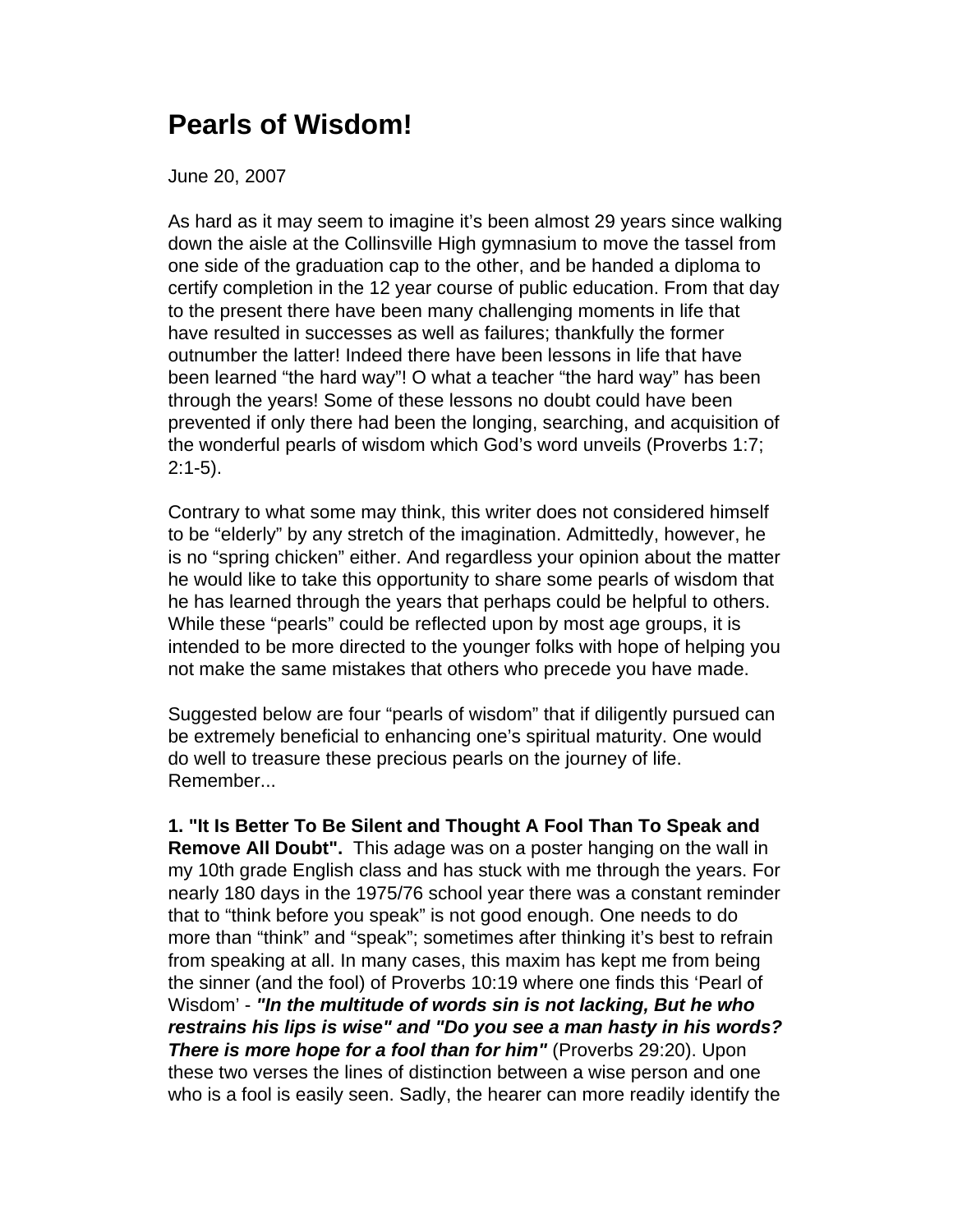difference between the two than he who is the speaker.

**2. Things Are Not Always As They Appear.** As far back as the mid-1970's I can remember seeing the convex mirrors on the passenger side door of many vehicles inscribed with the warning, "Objects In Mirror Are Closer Than They Appear". Due to the convexity of the mirror it gives the driver a wider angle of view to help overcome the blind spots on the right side of the vehicle while driving and changing lanes, and thus to help avoid accidents. Though intended to be a matter of safety it unfortunately gives the false impression that the objects in the mirror are more distant than they really are.

As incredibly hard to believe as it is, there are times in life that some things (like the objects in a side-view mirror) are just not what they first "appear" or "seem" to be. For a Christian this is important to learn; and the younger one learns it the better it'll be for all concerned! Sometimes it's easier to jump to conclusions or evil surmise than it is to inquire about the facts. Evil surmising is sinful (1 Timothy 6:4) and one should not be too quick to form an opinion or draw a conclusion without first getting all the facts. The 'Pearl of Wisdom' to remember is from Proverbs 18:13 which states, **"He who answers a matter before he hears it, It is folly and shame to him".** For one to assume wrong-doing of another, to impugn another's motive, or to make judgment without knowing the facts is shameful! Remember, "love thinks no evil" (1 Corinthians 13:5). **"Judge not according to appearance, but judge righteous judgment"** (John 7:24).

**3. "Unresolved Conflicts Don't Go Away"** was a statement made about 20 years ago that, at that time, this much younger (and greener) preacher heard from a much wiser seasoned preacher. The context of this statement was centered around dealing with problems between two or more people, and that in order to put conflicts once and for all in the past there needs to be a diligent effort to resolve them. If there is no resolution, most likely there will be a resurrection of the conflict, perhaps in a different context and with the potential to reap even greater havoc. This is the case with parents overlooking the wrongful behavior in their children at a tender age. Subsequently they will have greater issues with their sons and daughters in their teenage years and beyond. This is also the case with brethren in the church. When one does not demonstrate the reconciliatory spirit of forgiveness between each other the problem is bound to be revisited again at the first opportunity. Jesus said, "Therefore if you bring your gift to the altar, and there remember that your brother has something against you, leave your gift there before the altar, and go your way. First be reconciled to your brother, and then come and offer your gift. Agree with your adversary quickly, while you are on the way with